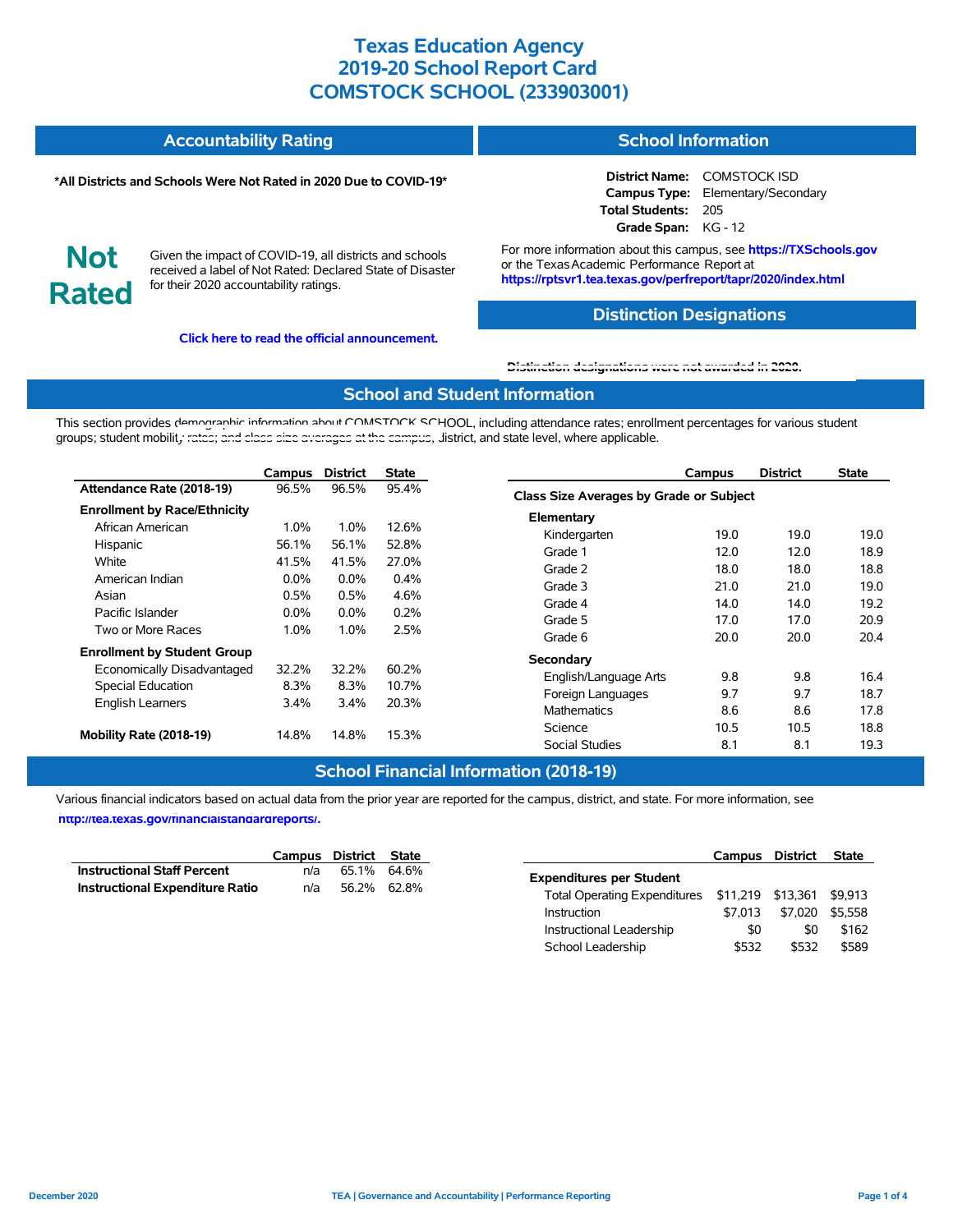### **STAAR Outcomes**

This section provides STAAR performance and Academic Growth outcomes. Academic Growth measures whether students are maintaining performance or improving from year to year. **Please note that due to the cancellation of spring 2020 State of Texas Assessments of Academic Readiness (STAAR) due to the COVID-19 pandemic, the performance of this year's report is not updated.**

|                                                                                    |      |       |     |     |                          |                 |       |                          |                          |                          | Two or                   |        |
|------------------------------------------------------------------------------------|------|-------|-----|-----|--------------------------|-----------------|-------|--------------------------|--------------------------|--------------------------|--------------------------|--------|
|                                                                                    |      |       |     |     | African                  |                 |       | American                 |                          | <b>Pacific</b>           | More                     | Econ   |
|                                                                                    |      | State |     |     | District Campus American | <b>Hispanic</b> | White | Indian                   | Asian                    | <b>Islander</b>          | Races                    | Disadv |
| STAAR Performance Rates at Approaches Grade Level or Above (All Grades Tested)     |      |       |     |     |                          |                 |       |                          |                          |                          |                          |        |
| All Subjects                                                                       | 2019 | 78%   | 82% | 82% | 67%                      | 79%             | 87%   | $\overline{\phantom{0}}$ | $\ast$                   |                          | $\ast$                   | 75%    |
|                                                                                    | 2018 | 77%   | 89% | 89% | 83%                      | 88%             | 91%   | $\overline{a}$           | $\ast$                   | $\overline{a}$           | 86%                      | 83%    |
| ELA/Reading                                                                        | 2019 | 75%   | 83% | 83% | $\ast$                   | 76%             | 89%   | $\overline{\phantom{0}}$ | $\overline{a}$           | $\overline{\phantom{a}}$ | $\ast$                   | 71%    |
|                                                                                    | 2018 | 74%   | 88% | 88% | $\ast$                   | 89%             | 89%   |                          | $\ast$                   | $\overline{\phantom{a}}$ | $\ast$                   | 82%    |
| Mathematics                                                                        | 2019 | 82%   | 80% | 80% | $\ast$                   | 79%             | 83%   |                          |                          |                          | $\overline{\phantom{a}}$ | 75%    |
|                                                                                    | 2018 | 81%   | 94% | 94% | $\ast$                   | 91%             | 96%   | $\overline{\phantom{0}}$ | $\overline{a}$           | $\overline{\phantom{a}}$ | $\ast$                   | 89%    |
| Writing                                                                            | 2019 | 68%   | 73% | 73% | $\ast$                   | 76%             | 71%   |                          |                          |                          | $\overline{\phantom{a}}$ | 64%    |
|                                                                                    | 2018 | 66%   | 93% | 93% | $\overline{\phantom{0}}$ | 92%             | 93%   |                          |                          |                          | $\overline{\phantom{a}}$ | 100%   |
| Science                                                                            | 2019 | 81%   | 88% | 88% | $\overline{\phantom{a}}$ | 84%             | 95%   |                          |                          |                          | Ĭ.                       | 80%    |
|                                                                                    | 2018 | 80%   | 83% | 83% | $\overline{\phantom{0}}$ | 80%             | 86%   |                          | $\overline{a}$           |                          | $\ast$                   | 71%    |
| Social Studies                                                                     | 2019 | 81%   | 85% | 85% | $\overline{a}$           | 76%             | 100%  |                          | $\ast$                   |                          | $\overline{\phantom{a}}$ | 100%   |
|                                                                                    | 2018 | 78%   | 79% | 79% | $\ast$                   | 74%             | 83%   | $\overline{\phantom{0}}$ | $\overline{\phantom{a}}$ | $\overline{\phantom{a}}$ | $\ast$                   | 63%    |
| STAAR Performance Rates at Meets Grade Level or Above (All Grades Tested)          |      |       |     |     |                          |                 |       |                          |                          |                          |                          |        |
| All Subjects                                                                       | 2019 | 50%   | 55% | 55% | 33%                      | 49%             | 64%   |                          | *                        |                          | $\ast$                   | 43%    |
|                                                                                    | 2018 | 48%   | 61% | 61% | 33%                      | 57%             | 66%   | $\overline{\phantom{0}}$ | $\ast$                   | $\overline{\phantom{a}}$ | 71%                      | 42%    |
| ELA/Reading                                                                        | 2019 | 48%   | 60% | 60% | $\ast$                   | 54%             | 69%   |                          | $\overline{a}$           | $\overline{\phantom{a}}$ | $\ast$                   | 41%    |
|                                                                                    | 2018 | 46%   | 65% | 65% | $\ast$                   | 60%             | 74%   |                          | $\ast$                   |                          | $\ast$                   | 42%    |
| Mathematics                                                                        | 2019 | 52%   | 50% | 50% | $\ast$                   | 46%             | 56%   | $\overline{\phantom{0}}$ | ۰                        | $\overline{\phantom{a}}$ | $\blacksquare$           | 39%    |
|                                                                                    | 2018 | 50%   | 58% | 58% | $\ast$                   | 53%             | 63%   |                          | $\overline{a}$           |                          | $\ast$                   | 42%    |
| Writing                                                                            | 2019 | 38%   | 36% | 36% | $\ast$                   | 24%             | 50%   |                          |                          |                          | $\overline{\phantom{a}}$ | 27%    |
|                                                                                    | 2018 | 41%   | 71% | 71% | $\overline{\phantom{a}}$ | 69%             | 73%   | $\overline{\phantom{0}}$ | $\overline{\phantom{a}}$ | $\overline{\phantom{a}}$ | $\overline{\phantom{a}}$ | 70%    |
| Science                                                                            | 2019 | 54%   | 67% | 67% | $\overline{\phantom{a}}$ | 58%             | 80%   |                          |                          |                          | $\overline{\phantom{a}}$ | 53%    |
|                                                                                    | 2018 | 51%   | 63% | 63% | $\overline{\phantom{a}}$ | 60%             | 67%   |                          |                          |                          | $\ast$                   | 36%    |
| Social Studies                                                                     | 2019 | 55%   | 59% | 59% | $\overline{a}$           | 53%             | 67%   |                          | $\ast$                   |                          | $\overline{\phantom{a}}$ | 75%    |
|                                                                                    | 2018 | 53%   | 41% | 41% | ∗                        | 42%             | 33%   |                          |                          |                          | $\ast$                   | 25%    |
|                                                                                    |      |       |     |     |                          |                 |       |                          |                          |                          |                          |        |
| STAAR Performance Rates at Masters Grade Level (All Grades Tested)<br>All Subjects | 2019 | 24%   | 32% | 32% | 17%                      | 27%             | 40%   |                          | *                        |                          | $\ast$                   | 24%    |
|                                                                                    | 2018 | 22%   | 30% | 30% | 0%                       | 28%             | 33%   |                          | $\ast$                   |                          | 57%                      | 19%    |
| ELA/Reading                                                                        | 2019 | 21%   | 35% | 35% | $\ast$                   | 26%             | 49%   |                          | $\overline{a}$           | $\overline{a}$           | $\ast$                   | 24%    |
|                                                                                    | 2018 | 19%   | 28% | 28% | $\ast$                   | 26%             | 32%   | $\blacksquare$           | *                        |                          | $\ast$                   | 16%    |
| Mathematics                                                                        | 2019 | 26%   | 33% | 33% | $\ast$                   | 30%             | 38%   |                          |                          |                          | $\overline{\phantom{a}}$ | 22%    |
|                                                                                    | 2018 | 24%   | 33% | 33% | $\ast$                   | 29%             | 39%   |                          |                          |                          | $\ast$                   | 19%    |
| Writing                                                                            | 2019 | 14%   | 12% | 12% | $\ast$                   | 12%             | 7%    |                          |                          |                          | $\overline{\phantom{a}}$ | 18%    |
|                                                                                    | 2018 | 13%   | 37% | 37% | $\overline{\phantom{a}}$ | 42%             | 27%   |                          |                          |                          | $\overline{\phantom{a}}$ | 30%    |
| Science                                                                            | 2019 | 25%   | 31% | 31% | $\overline{\phantom{0}}$ | 26%             | 40%   |                          |                          |                          | $\overline{\phantom{a}}$ | 20%    |
|                                                                                    | 2018 | 23%   | 33% | 33% | $\overline{\phantom{0}}$ | 28%             | 38%   |                          |                          |                          | $\ast$                   | 21%    |
| Social Studies                                                                     | 2019 | 33%   | 37% | 37% |                          | 29%             | 44%   |                          |                          |                          |                          | 50%    |
|                                                                                    | 2018 | 31%   | 15% | 15% |                          | 11%             | 17%   |                          |                          |                          | ∗                        | 13%    |
|                                                                                    |      |       |     |     |                          |                 |       |                          |                          |                          |                          |        |
| Academic Growth Score (All Grades Tested)                                          |      |       |     |     |                          |                 |       |                          |                          |                          |                          |        |
| <b>Both Subjects</b>                                                               | 2019 | 69    | 71  | 71  |                          | 70              | 72    |                          |                          |                          |                          | 65     |
|                                                                                    | 2018 | 69    | 67  | 67  |                          | 68              | 66    |                          |                          |                          |                          | 67     |
| ELA/Reading                                                                        | 2019 | 68    | 73  | 73  | $\ast$                   | 71              | 76    |                          |                          |                          | $\ast$                   | 68     |
|                                                                                    | 2018 | 69    | 59  | 59  |                          | 60              | 59    |                          | $\ast$                   |                          |                          | 55     |
| Mathematics                                                                        | 2019 | 70    | 68  | 68  | *                        | 69              | 68    |                          |                          |                          |                          | 62     |
|                                                                                    | 2018 | 70    | 76  | 76  |                          | 76              | 74    |                          |                          |                          | $\ast$                   | 79     |

 **? Indicates that the data for this item were statistically improbable or were reported outside a reasonable range.**

 **- Indicates zero observations reported for this group. \* Indicates results are masked due to small numbers to protect student confidentiality.**

**n/a Indicates data reporting is not applicable for this group.**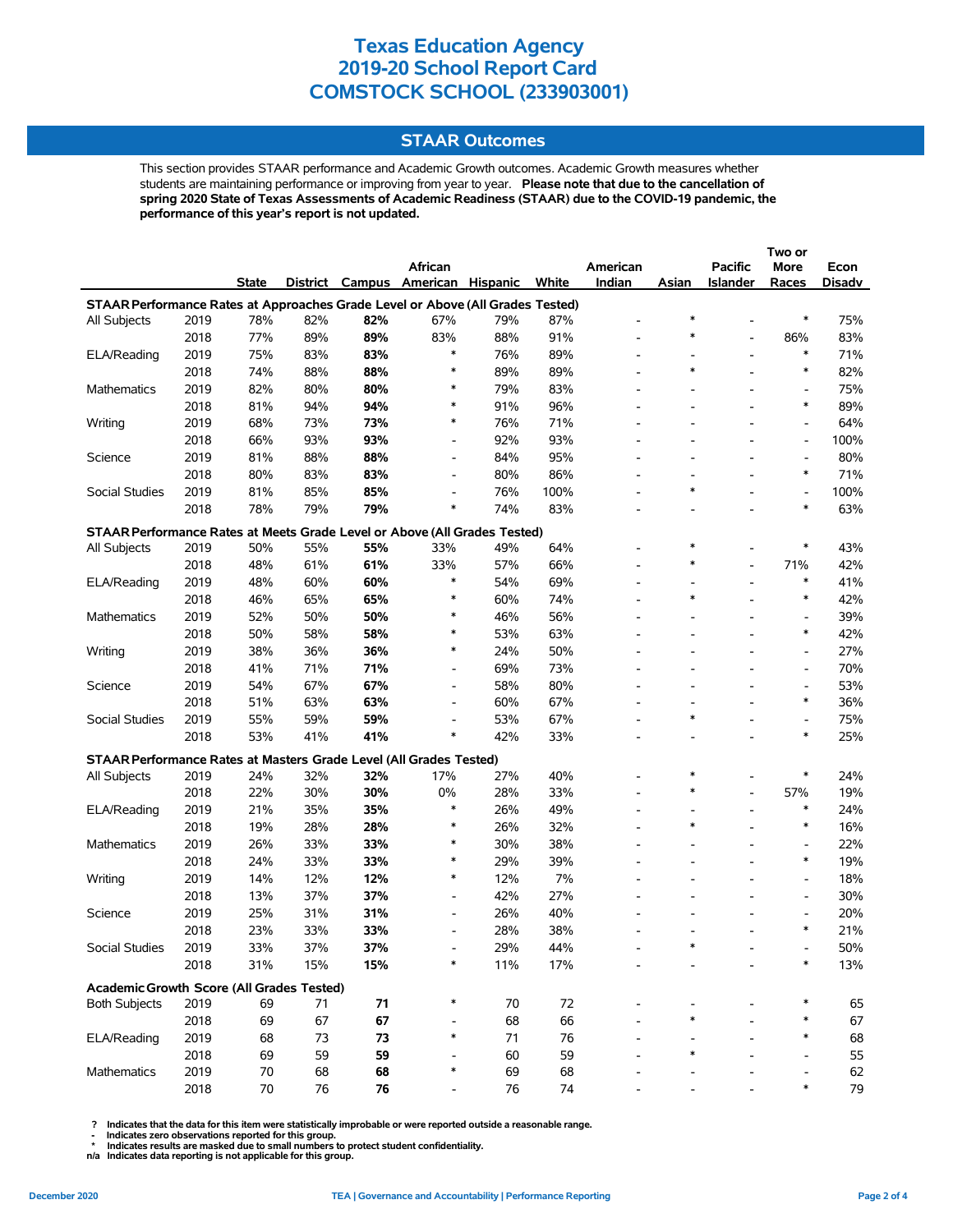### **Prior-Year Non-Proficient and Student Success Initiative STAAR Outcomes**

Progress of Prior-Year Non-Proficient Students shows STAAR performance rates for students who did not perform satisfactorily in 2017-18 but did in 2018-19. Student Success Initiative shows rates related to the requirement for students to demonstrate proficiency on the reading and mathematics STAAR in grades 5 and 8. **Please note that due to the cancellation of spring 2020 State of Texas Assessments of Academic Readiness (STAAR) due to the COVID-19 pandemic, this year's report is not updated.**

|                                                |                                    |                                              |                                                         |                                                                       |               |       |          | Two or |                 |       |        |  |
|------------------------------------------------|------------------------------------|----------------------------------------------|---------------------------------------------------------|-----------------------------------------------------------------------|---------------|-------|----------|--------|-----------------|-------|--------|--|
|                                                |                                    |                                              |                                                         | African                                                               |               |       | American |        | <b>Pacific</b>  | More  | Econ   |  |
|                                                | <b>State</b>                       |                                              |                                                         | District Campus American Hispanic                                     |               | White | Indian   | Asian  | <b>Islander</b> | Races | Disadv |  |
| Progress of Prior-Year Non-Proficient Students |                                    |                                              |                                                         |                                                                       |               |       |          |        |                 |       |        |  |
|                                                | Sum of Grades 4-8                  |                                              |                                                         |                                                                       |               |       |          |        |                 |       |        |  |
| Reading<br>2019<br>2018                        | 41%<br>38%                         | 36%<br>$\ast$                                | 36%                                                     |                                                                       | 25%<br>$\ast$ |       |          |        |                 |       | 60%    |  |
|                                                |                                    |                                              |                                                         |                                                                       |               |       |          |        |                 |       |        |  |
| <b>Mathematics</b><br>2019<br>2018             | 45%<br>47%                         | 29%                                          | 29%                                                     |                                                                       | 33%<br>$\ast$ |       |          |        |                 |       |        |  |
|                                                | <b>Students Success Initiative</b> |                                              |                                                         |                                                                       |               |       |          |        |                 |       |        |  |
| <b>Grade 5 Reading</b>                         |                                    |                                              |                                                         |                                                                       |               |       |          |        |                 |       |        |  |
| 2019                                           | 78%                                | 95%                                          | 95%                                                     | Students Meeting Approaches Grade Level on First STAAR Administration | 91%           | 100%  |          |        |                 |       | 86%    |  |
| 2019                                           | 22%                                | 5%                                           | <b>Students Requiring Accelerated Instruction</b><br>5% |                                                                       | 9%            | 0%    |          |        |                 |       | 14%    |  |
| 2019                                           | 86%                                | <b>STAAR Cumulative Met Standard</b><br>100% | 100%                                                    |                                                                       | 100%          | 100%  |          |        |                 |       | 100%   |  |
|                                                | <b>Grade 5 Mathematics</b>         |                                              |                                                         |                                                                       |               |       |          |        |                 |       |        |  |
|                                                |                                    |                                              |                                                         | Students Meeting Approaches Grade Level on First STAAR Administration |               |       |          |        |                 |       |        |  |
| 2019                                           | 83%                                | 100%                                         | 100%                                                    |                                                                       | 100%          | 100%  |          |        |                 |       | 100%   |  |
| 2019                                           | 90%                                | <b>STAAR Cumulative Met Standard</b><br>100% | 100%                                                    |                                                                       | 100%          | 100%  |          |        |                 |       | 100%   |  |
| Grade 8 Reading                                |                                    |                                              |                                                         |                                                                       |               |       |          |        |                 |       |        |  |
|                                                |                                    |                                              |                                                         | Students Meeting Approaches Grade Level on First STAAR Administration |               |       |          |        |                 |       |        |  |
| 2019                                           | 78%                                | 95%                                          | 95%                                                     |                                                                       | 93%           | 100%  |          |        |                 |       |        |  |
| 2019                                           | 22%                                | 5%                                           | Students Requiring Accelerated Instruction<br>5%        |                                                                       | 7%            | 0%    |          |        |                 |       |        |  |
| 2019                                           | 85%                                | <b>STAAR Cumulative Met Standard</b><br>95%  | 95%                                                     |                                                                       | 93%           | 100%  |          |        |                 |       |        |  |
|                                                | <b>Grade 8 Mathematics</b>         |                                              |                                                         |                                                                       |               |       |          |        |                 |       |        |  |
|                                                |                                    |                                              |                                                         | Students Meeting Approaches Grade Level on First STAAR Administration |               |       |          |        |                 |       |        |  |
| 2019                                           | 82%                                | 94%                                          | 94%                                                     |                                                                       | 92%           | 100%  |          |        |                 |       |        |  |
| 2019                                           | 18%                                | 6%                                           | Students Requiring Accelerated Instruction<br>6%        |                                                                       | 8%            | 0%    |          |        |                 |       |        |  |
| 2019                                           | 88%                                | <b>STAAR Cumulative Met Standard</b><br>94%  | 94%                                                     |                                                                       | 92%           | 100%  |          |        |                 |       |        |  |

? Indicates that the data for this item were statistically improbable or were reported outside a reasonable range.<br>- Indicates zero observations reported for this group.<br>\* Indicates results are masked due to small numbers

**n/a Indicates data reporting is not applicable for this group.**